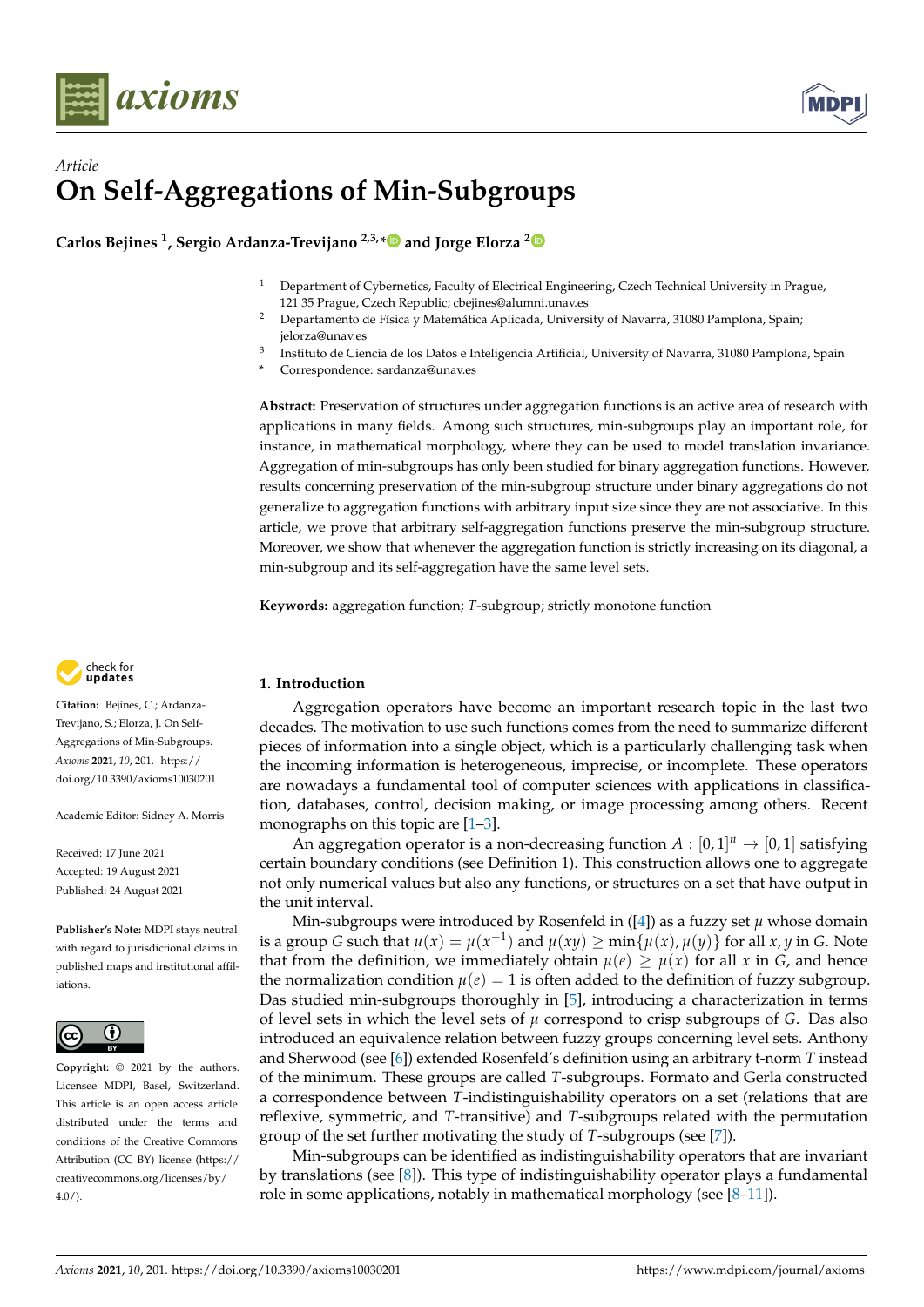In particular, preservation of the min-subgroup structure under binary aggregations was studied in [\[12\]](#page-6-8). However, these results cannot be immediately translated into *n*-ary aggregation functions since these operators are not necessarily associative. In this article, we obtain the first results concerning the preservation of the min-subgroup structure for aggregation of more than two min-subgroups. More concretely, we focus on the preservation of the min-subgroup structure under self-aggregation motivated by the central role they play in the binary case. Note that the minimum *t*-norm is the only *t*-norm that is idempotent, and it is characterized by its level-sets, which makes it very useful in certain contexts ([\[22\]](#page-7-1)).

The remainder of the article is organized as follows. In Section [2,](#page-1-0) we introduce the relevant definitions and known facts. Section [3](#page-2-0) contains our first new results. We show that the aggregations of an arbitrary number of min-subgroups are also min-subgroups. We also study the behavior of the fuzzy subgroup obtained from conjunctive, averaging, disjunctive, and mixed aggregation functions. Section [4](#page-4-0) is devoted to investigate selfaggregations with respect to the equivalence classes of fuzzy subgroups given by its level sets. Our main result states that, for aggregation functions that are strictly increasing on their diagonal, the self-aggregation of a min-subgroup has the same level sets that the original min-subgroup. The article ends with some concluding remarks and future lines of research.

## <span id="page-1-0"></span>**2. Preliminary Facts**

**Definition 1** ([\[1\]](#page-6-0)). An operation  $A : [0,1]^n \longrightarrow [0,1]$  is called an aggregation function if it *satisfies the following axioms:*

- $(A1)$  *Monotonicity. If*  $x_i \leq y_i$  *for each i*  $\in \{1, \ldots, n\}$ *, then*  $A(x_1, \ldots, x_n) \leq A(y_1, \ldots, y_n)$ *.*
- *(A2) Boundary conditions.*  $A(0, \ldots, 0) = 0$  *and*  $A(1, \ldots, 1) = 1$ *.*

*Moreover, A is called jointly strictly monotone if whenever*  $x_i < y_i$  *for all*  $i \in \{1, \ldots, n\}$ *, then*  $A(x_1, ..., x_n) < A(y_1, ..., y_n)$ .

Among the most relevant aggregation functions, we find the arithmetic mean, the geometric mean, the harmonic mean, and the quadratic mean (see  $[1,3]$  $[1,3]$ ). Aggregation functions are classified into four broad classes: conjunctive, averaging, disjunctive, and mixed functions.

- 1. A conjunctive aggregation function *A* is an aggregation function such that  $A(r_1, \ldots, r_n)$  $\leq$  min $\{r_1, \ldots, r_n\}$  for all  $(r_1, \ldots, r_n) \in [0, 1]^n$ . A prototypical example is any t-norm.
- 2. An averaging aggregation function *A* is an aggregation function such that  $min{r_1, \ldots, r_k}$  $r_n$ }  $\leq A(r_1, \ldots, r_n) \leq \max\{r_1, \ldots, r_n\}$  for all  $(r_1, \ldots, r_n) \in [0, 1]^n$ . Ordered weighted averaging operators belong to this category.
- 3. A disjunctive aggregation function *A* is an aggregation function such that  $\max\{r_1, \ldots, r_m\}$  $r_n$ }  $\leq A(r_1, \ldots, r_n)$  for all  $(r_1, \ldots, r_n) \in [0, 1]^n$ . One example is any t-conorm.
- 4. An aggregation function *A* is called mixed if *A* is not conjunctive, averaging, nor disjunctive. Uninorms belong to this type of aggregation functions.

Note that the averaging class is frequently called idempotent class since every averaging aggregation function *A* satisfies  $A(r, \ldots, r) = r$  for all  $(r, \ldots, r) \in [0, 1]^n$ . Extensive information about aggregation functions can be found in [\[3\]](#page-6-1).

**Definition 2** ([\[4\]](#page-6-2)). Let  $(G, \cdot)$  be a group. We say that  $\mu : G \longrightarrow [0, 1]$  is a min-subgroup of G if: (*G*1) *For all*  $x \in G$ ,  $\mu(x) \geq \mu(x^{-1})$ *.*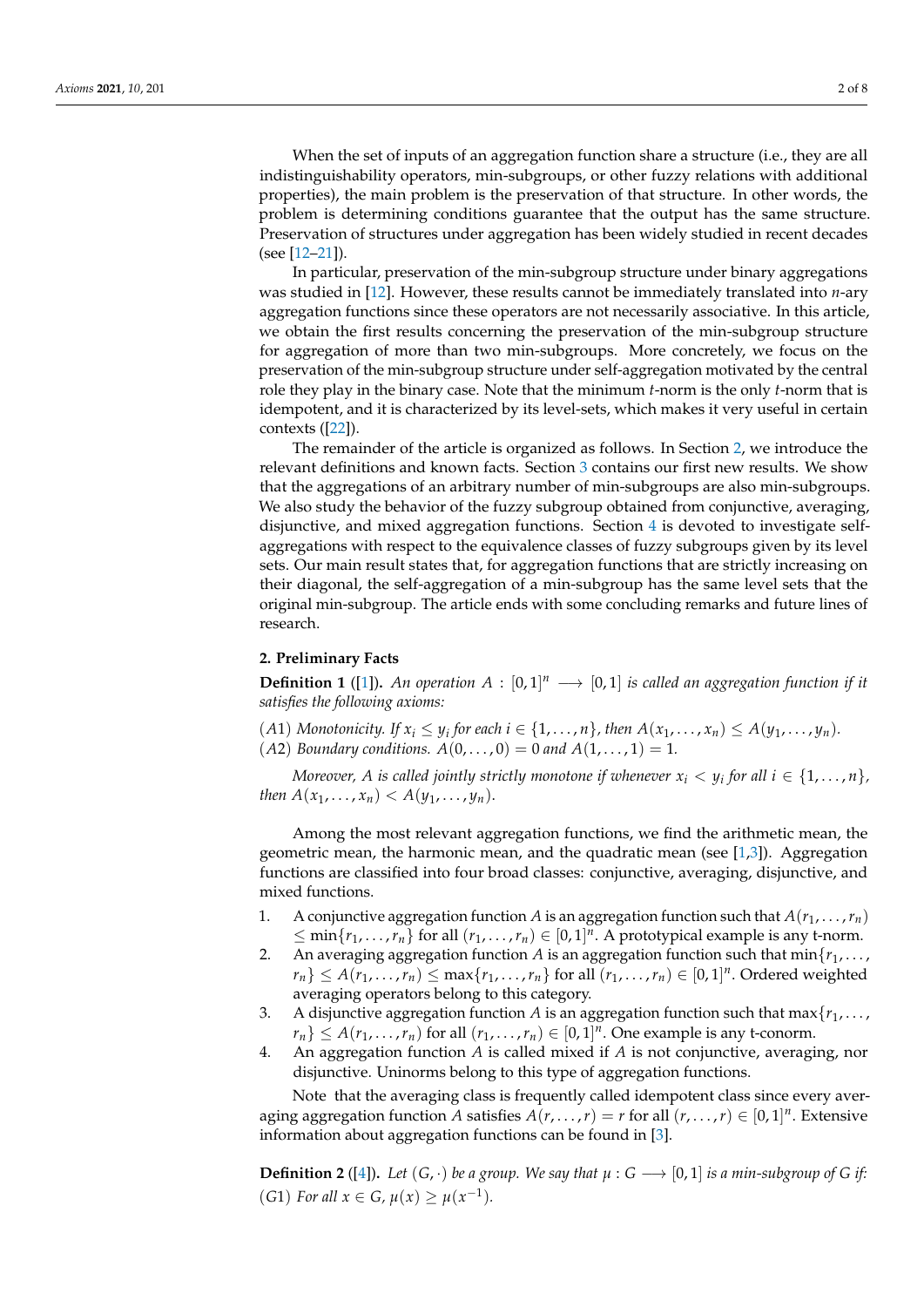$(G2)$  *For all*  $x, y \in G$ *,*  $\mu(xy) \ge \min{\{\mu(x), \mu(y)\}}$ .

Note that *G*1 is equivalent to  $\mu(x) = \mu(x^{-1})$  for all  $x \in G$ . In the paper,  $e$  denotes the neutral element of the group *G*.

**Definition 3** ([\[23\]](#page-7-2)). Let  $\mu$  be a fuzzy subset of a given universe X. For each  $t \in [0,1]$ , the level set *µ<sup>t</sup> and strict level set µ t are defined as follows:*

$$
\mu_t = \{ x \in X \mid \mu(x) \ge t \} \qquad \mu^t = \{ x \in X \mid \mu(x) > t \}
$$

*The support of*  $\mu$  *is defined by* supp  $\mu = \mu^0$ .

Level sets (or *α*-cuts) have been studied extensively in fuzzy subgroups (see for instance [\[24,](#page-7-3)[25\]](#page-7-4)). P. Das used level sets to characterize the notion of min-subgroup ([\[5\]](#page-6-3)).

<span id="page-2-2"></span>**Proposition 1** ([\[5\]](#page-6-3))**.** *Let G be a group and µ a fuzzy set of G; then µ is a min-subgroup of G if and only if all its non-empty level sets are subgroups of G.*

#### <span id="page-2-0"></span>**3. Self-Aggregation**

Given an aggregation function A and *n* fuzzy subsets  $\mu_1, \ldots, \mu_n$  of a group *G*, we consider the fuzzy set  $A(\mu_1, \ldots, \mu_n)$  on *G* defined by

$$
A(\mu_1,\ldots,\mu_n)(x)=A(\mu_1(x),\ldots,\mu_n(x))
$$

for each  $x \in G$ . We say that  $A(\mu_1, \dots, \mu_n)$  is the aggregation of  $\mu_1, \dots, \mu_n$  through A.

In this section, we will study the aggregation of  $A(\mu, \dots, \mu)$  whenever  $\mu$  is a minsubgroup of a group *G*, i.e., the self-aggregation of  $\mu$  through *A*.

Anthony and Sherwood (see [\[6\]](#page-6-4)) introduced *T*-subgroups as an extension of minsubgroups using an arbitrary t-norm *T* instead of the minimum.

The following theorem underlines the relevance of min-subgroups within *T*-subgroups since the minimum is the only *t*-norm that guarantees preservation of the *T*-subgroup structure for any binary self-aggregation process.

**Theorem 1** ([\[12\]](#page-6-8)). Let G be a group with at least four elements and T a t-norm satisfying  $T \neq T_D$ , *where T<sup>D</sup> is the drastic t-norm. The following assertions are equivalent:*

- 1.  $T = min$ .
- 2. *For each T-subgroup µ and each aggregation function A, A*(*µ*, *µ*) *is a T-subgroup.*

Due to this result, given any aggregation function and any min-subgroup  $\mu$ ,  $A(\mu, \mu)$ is also a min-subgroup. However, since *A* is not necessarily associative, the previous result does not guarantee that  $A(\mu, \mu, \dots, \mu)$  is also a min-subgroup. We establish that this is the case for arbitrarily sized aggregations.

**Proposition 2.** Let  $A : [0,1]^n \longrightarrow [0,1]$  be an aggregation function and  $\mu$  a min-subgroup of a *group G. Then,*  $A(\mu, \ldots, \mu)$  *is also a min-subgroup of G.* 

**Proof.** Take  $x \in G$ ; we have that

$$
A(\mu,\ldots,\mu)(x) = A(\mu(x),\ldots,\mu(x)) = A(\mu(x^{-1}),\ldots,\mu(x^{-1})) = A(\mu,\ldots,\mu)(x^{-1}).
$$

Take *x*, *y*  $\in$  *G*. Without loss of generality, let us assume that  $\mu(x) \leq \mu(y)$ . Under this premise, using the fact that *A* is a non-decreasing function, we have that

<span id="page-2-1"></span>
$$
A(\mu,\ldots,\mu)(x) = \min\Big\{A(\mu,\ldots,\mu)(x), A(\mu,\ldots,\mu)(y)\Big\}.
$$
 (1)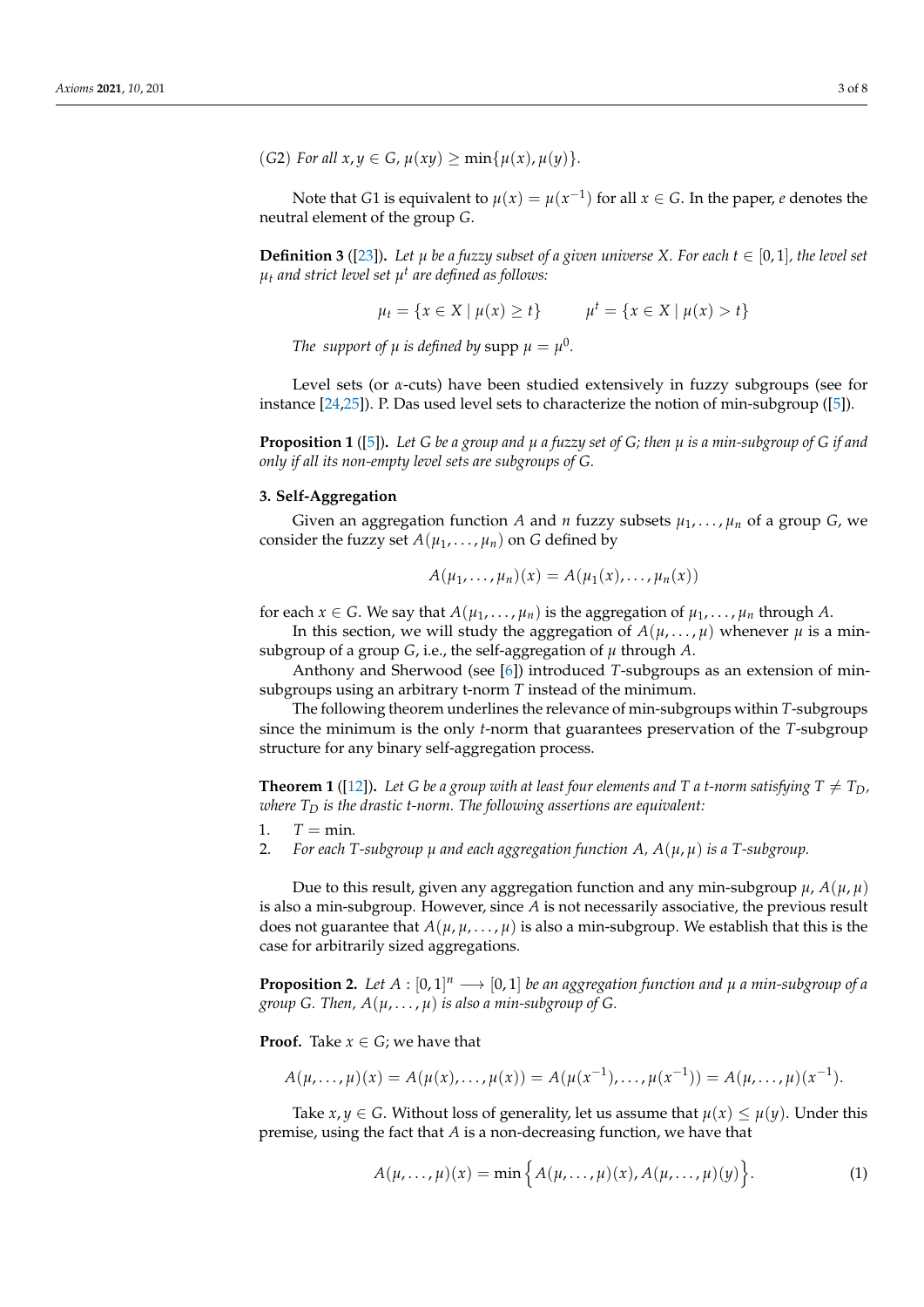Therefore,

 $A(\mu, \ldots, \mu)(xy) = A(\mu(xy), \ldots, \mu(xy)) \ge A(\min\{\mu(x), \mu(y)\}, \ldots, \min\{\mu(x), \mu(y)\}).$ Since  $\mu(x) \leq \mu(y)$  and the monotonicity of *A*,

 $A\big(\min\{\mu(x), \mu(y)\}, \ldots, \min\{\mu(x), \mu(y)\}\big) = A(\mu(x), \ldots, \mu(x)) = A(\mu, \ldots, \mu)(x).$ 

Taking into account [\(1\)](#page-2-1), the proof is completed.  $\square$ 

We proceed to study the comparison between  $A(\mu, \dots, \mu)$  and  $\mu$  with respect to the usual order of fuzzy sets, that is, if  $A(\mu, \dots, \mu) \leq \mu$  or  $A(\mu, \dots, \mu) \geq \mu$ . The following result shows sufficient conditions on *A* in order to compare both of them.

<span id="page-3-1"></span>**Proposition 3.** Let  $A : [0,1]^n \longrightarrow [0,1]$  be an aggregation function and  $\mu$  a min-subgroup of a *group G.*

- 1. If A is a conjunctive aggregation function, then  $A(u, \ldots, u) \leq u$ .
- 2. If A is an averaging aggregation function, then  $A(\mu, \dots, \mu) = \mu$ .
- *3.* If A is a disjunctive aggregation function, then  $A(\mu, \dots, \mu) \geq \mu$ .

**Proof.** Let us consider  $x \in G$ .

- 1.  $A(\mu, ..., \mu)(x) = A(\mu(x), ..., \mu(x)) \le \min \{ \mu(x), ..., \mu(x) \} = \mu(x).$
- 2. On the one hand,  $\mu(x) = \min \{ \mu(x), \ldots, \mu(x) \} \le A(\mu(x), \ldots, \mu(x)) = A(\mu, \ldots, \mu)(x)$ . On the other hand,  $A(\mu, ..., \mu)(x) = A(\mu(x), ..., \mu(x)) \le \max{\{\mu(x), ..., \mu(x)\}}$  $\mu(x)$ .

3.  $A(\mu, ..., \mu)(x) = A(\mu(x), ..., \mu(x)) \le \max{\{\mu(x), ..., \mu(x)\}} = \mu(x).$  $\Box$ 

However, if *A* is mixed, it is possible that  $A(\mu, \dots, \mu)$  is not comparable to  $\mu$ , and when it is, all the above inequalities can appear, as the following example shows.

| 0.9       | 0.5        | 0.5 | $_{0.9}$ | 0.5 | 0.5 |
|-----------|------------|-----|----------|-----|-----|
|           | ∩ າ<br>∪.∠ | 0.8 | 0.2      | 0.8 | 0.2 |
| $\rm 0.4$ | 0.3        | 0.3 | 0.4      | 0.3 | 0.3 |
|           |            |     | 0.5      |     |     |

<span id="page-3-0"></span>**Example 1.** *Consider the group*  $G = (\mathbb{Z}_6, +)$  *and the fuzzy sets*  $\mu, \eta, \nu, \sigma$  *defined in the table below.* 

*Clearly, they are min-subgroups of G because their level sets are crisp subgroups of G. Let us consider the following binary aggregation function A, where*  $e = 0.5$  *is the neutral element:* 

$$
A(x,y) = \begin{cases} y & \text{if } x = e, \\ x & \text{if } y = e, \\ 0 & \text{if } x < e, y < e, \\ 1 & \text{if } x > e, y > e, \\ e & \text{otherwise.} \end{cases}
$$

*It is easy to check that A is a mixed aggregation function. The self-aggregations of the previous min-subgroups are:*

| $A(\mu,\mu)$        | $_{0.5}$ | 0.5 |     | 0.5 | 0.5 |
|---------------------|----------|-----|-----|-----|-----|
| $A(\eta,\eta)$      |          |     |     |     |     |
| $A(\nu,\nu)$        |          |     |     |     |     |
| $A(\sigma, \sigma)$ |          |     | 0.5 |     |     |

*We can conclude that*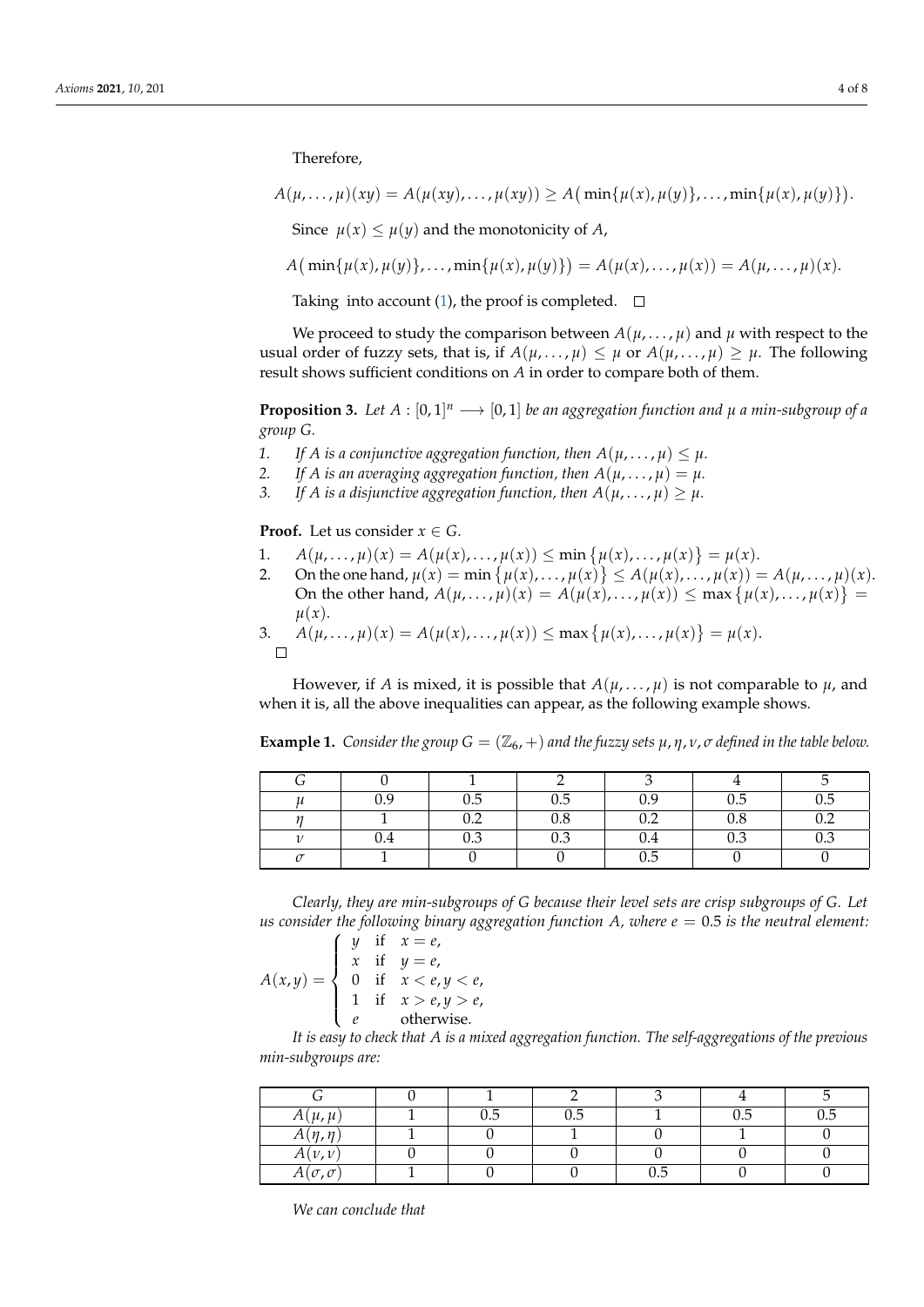$A(u, u) \geq u$ ,  $A(\nu, \nu) \leq \nu$ ,  $A(\sigma, \sigma) = \sigma$ ,

*but*  $A(η, η)$  *is not comparable to*  $η$ *.* 

## <span id="page-4-0"></span>**4. Self-Aggregation on the Equivalence Class**

There are infinitely many min-subgroups that generate the same chain of subgroups. In order attempt any classification, it is natural to relate two such min-subgroups. P. Das introduced in [\[5\]](#page-6-3) the following relation between min-subgroups of a group.

**Definition 4.** *Let G be a group and µ*, *η two min-subgroups of G. We say that µ is equivalent to*  $\eta$  , written  $\mu \sim \eta$  , if  $\big\{\mu_t\big\}_{t\in\mu(G)}=\big\{\eta_s\big\}_{s\in\eta(G)}$  where  $\mu(G)$  and  $\eta(G)$  are the ranges of  $\mu$  and  $\eta$  , *respectively. The class of an element*  $\mu$  *will be denoted by*  $[\mu]$ *.* 

There are other significant equivalences on min-subgroups [\[26](#page-7-5)[–28\]](#page-7-6). A study on their connections has been recently presented in [\[29\]](#page-7-7). Our paper focuses only on the given one by P. Das, which is the most relevant in the literature. Many results can be transferred easily taking into account the implications diagram from [\[29\]](#page-7-7). A. Jain characterized the equivalence relation ∼ as follows.

<span id="page-4-1"></span>**Proposition 4** ([\[30\]](#page-7-8))**.** *Let G be a group and µ*, *η two min-subgroups of G. The following assertions are equivalent:*

- 1.  $\mu(x) > \mu(y)$  *if and only if*  $\eta(x) > \eta(y)$ .
- 2.  $\mu(x) \geq \mu(y)$  *if and only if*  $\eta(x) \geq \eta(y)$ *.*
- 3. { $\mu_t$ }<sub>*t*∈ $\mu(G)$ </sub> = { $\eta_s$ }<sub>*s*∈ $\eta(G)$ </sub>.
- 4.  $\{\mu^t\}_{t \in \mu(G)} = \{\eta^s\}_{s \in \eta(G)}$ .

We introduce the following example showing equivalence classes according to  $\sim$  in order to illustrate how self-aggregation acts on the equivalence class.

**Example 2.** *Consider the min-subgroups µ*, *η*, *ν*, *σ and the aggregation A presented in Example [1.](#page-3-0) We have:*

$$
[\sigma] \neq [\mu] = [\nu] \neq [\eta] \text{ and } [\sigma] \neq [\eta].
$$

*Moreover, self-aggregating each of these min-subgroups through A provides:*

$$
[A(\mu, \mu)] = [\mu]
$$

$$
[A(\eta, \eta)] \neq [\eta]
$$

$$
[A(\nu, \nu)] \neq [\nu]
$$

$$
[A(\sigma, \sigma)] = [\sigma]
$$

The example shows that self-aggregation does not preserve equivalence classes in general. We dedicate the last part of the section to finding conditions on an aggregation function *A*, which ensures that a min-subgroup and its self-aggregation by *A* belong to the same equivalence class.

The following result is a straightforward consequence of Proposition [3.](#page-3-1)

**Proposition 5.** *If A is an averaging aggregation function and µ a min-subgroup of a group G, then*  $[A(\mu, \ldots, \mu)] = [\mu].$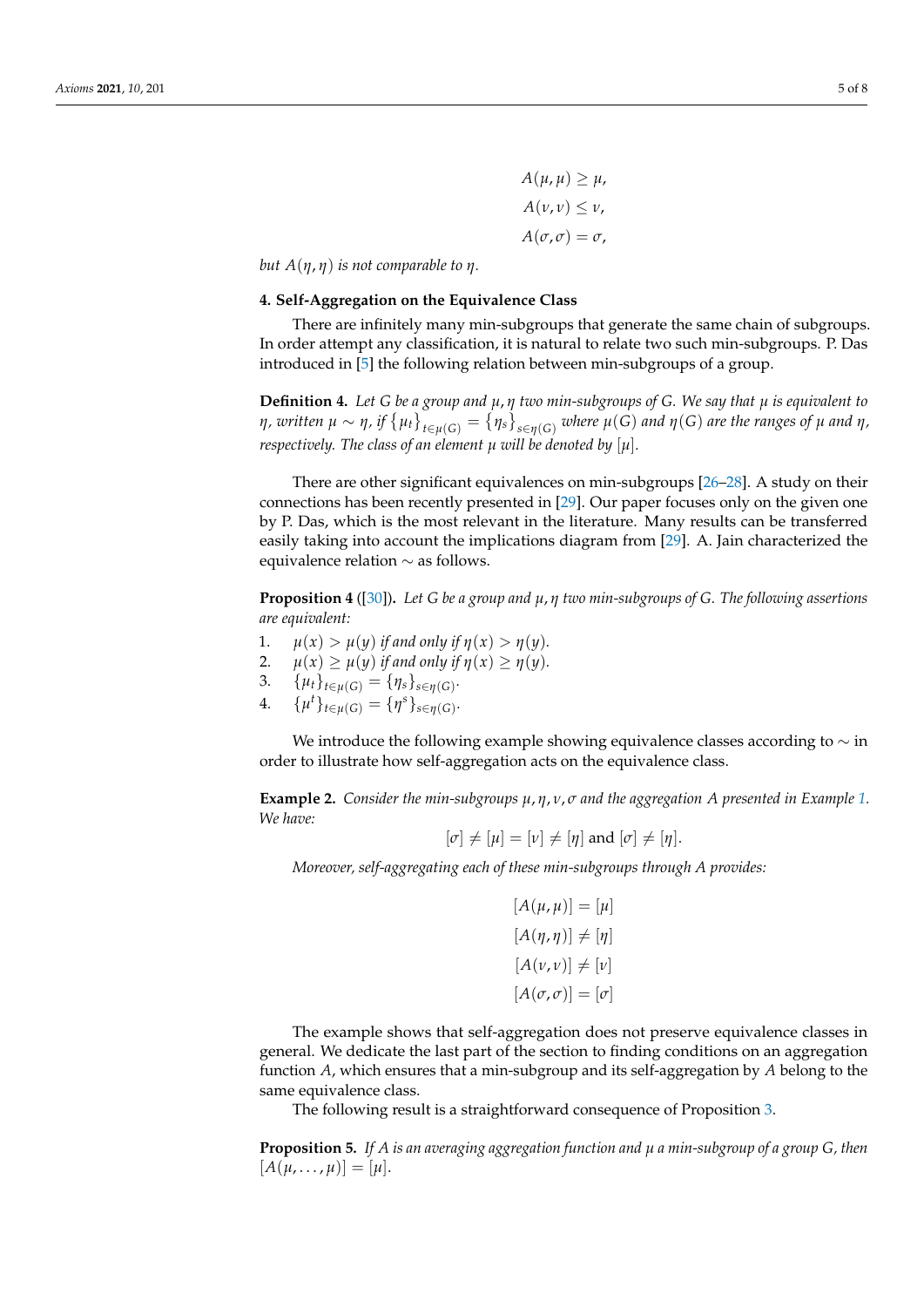The next proposition shows the relevance of jointly strictly monotone aggregation functions.

**Proposition 6.** Let G be a group and  $A : [0,1]^n \longrightarrow [0,1]$  be an aggregation function. If A is *jointly strictly monotone, then*  $[A(\mu, \ldots, \mu)] = [\mu]$  *for each min-subgroup*  $\mu$  *of G.* 

**Proof.** We need to prove that  $A(\mu, \ldots, \mu)$  and  $\mu$  induce the same level sets. We will use the characterization of the Proposition [4.](#page-4-1) Let us take  $x, y \in G$ . Firstly, assume that  $\mu(x) \geq \mu(y)$ ; by monotonicity of *A*, we have that  $A(\mu, \dots, \mu)(x) \ge A(\mu, \dots, \mu)(y)$ .

Conversely, assume that  $A(\mu, \dots, \mu)(x) \geq A(\mu, \dots, \mu)(y)$ . We must check that  $\mu(x) \geq \mu(y)$ . By contradiction,  $\mu(x) < \mu(y)$ . Since *A* is jointly strictly monotone, we conclude that  $A(\mu(x), \ldots, \mu(x)) < A(\mu(y), \ldots, \mu(y))$ ; equivalently,  $A(\mu, \ldots, \mu)(x) < A(\mu, \ldots, \mu)(y)$ , obtaining the desired contradiction.  $\square$ 

We proceed with the main result of the article. Let us recall that an aggregation function *A* is strictly increasing on its diagonal if for each  $x, y \in [0, 1]$ , satisfying  $x < y$ ; then

$$
A(x,\ldots,x)
$$

**Theorem 2.** Let G be a group and  $A : [0,1]^n \longrightarrow [0,1]$  be an aggregation function. The following *assertions are equivalent:*

- *1. A is a strictly increasing function on its diagonal.*
- 2.  $A(\mu, \ldots, \mu)$  *and*  $\mu$  *induce the same level sets.*

**Proof.** 1  $\implies$  2. We will use the characterization of the Proposition [4.](#page-4-1) Let us take *x*, *y* ∈ *G*. Assume that  $\mu(x) \geq \mu(y)$ ; by monotonicity of *A*, we have that  $A(\mu, \ldots, \mu)(x)$  $A(\mu, \ldots, \mu)(\nu).$ 

Conversely, assume that  $A(\mu, \dots, \mu)(x) \ge A(\mu, \dots, \mu)(y)$ . We must check that  $\mu(x) \ge$  $\mu(y)$ . By contradiction, suppose that  $\mu(x) < \mu(y)$ . Since *A* is a strict increasing function on its diagonal, we conclude that  $A(\mu(x), \ldots, \mu(x)) < A(\mu(y), \ldots, \mu(y))$ , and equivalently,  $A(\mu, \ldots, \mu)(x) < A(\mu, \ldots, \mu)(y)$ , which is a contradiction.

2  $\implies$  1. We prove that if A is not strictly increasing on its diagonal, then there is a min-subgroup  $\mu \in G$  such that  $A(\mu, \ldots, \mu)$  and  $\mu$  do not have the same level sets. Under this premise, there are  $a, b \in [0, 1]$  such that

$$
a < b \text{ and } A(a, \ldots, a) \geq A(b, \ldots, b).
$$

By monotonicity, we have that  $A(a, \ldots, a) = A(b, \ldots, b)$ . Let us create the fuzzy set  $\mu$  :  $G \longrightarrow [0, 1]$ , satisfying  $\mu(e) = b$  and  $\mu(x) = a$  whenever  $x \neq e$ . (We remember that *e* denotes the neutral element of *G*.) Clearly, *µ* is a min-subgroup of *G* according to Proposition [1.](#page-2-2) Therefore, considering an element  $x \neq e$ , we conclude that

$$
A(\mu(x), ..., \mu(x)) = A(a, ..., a) = A(b, ..., b) = A(\mu(e), ..., \mu(e)).
$$

Since  $\mu(x) < \mu(e)$ , they induce different level sets.  $\Box$ 

As a direct consequence of the previous theorem, we have obtained the desired characterization.

**Corollary 1.** *Let µ be a min-subgroup of a group G. If A is a strict t-norm or a strict t-conorm, then*  $A(\mu, \ldots, \mu)$  *belongs to the same equivalence class as*  $\mu$ *.* 

#### **5. Concluding Remarks**

Let *A* be a generic aggregation function, *G* a group,  $\mu$  a min-subgroup of *G*, and  $[\mu]$ the Das class of *µ*.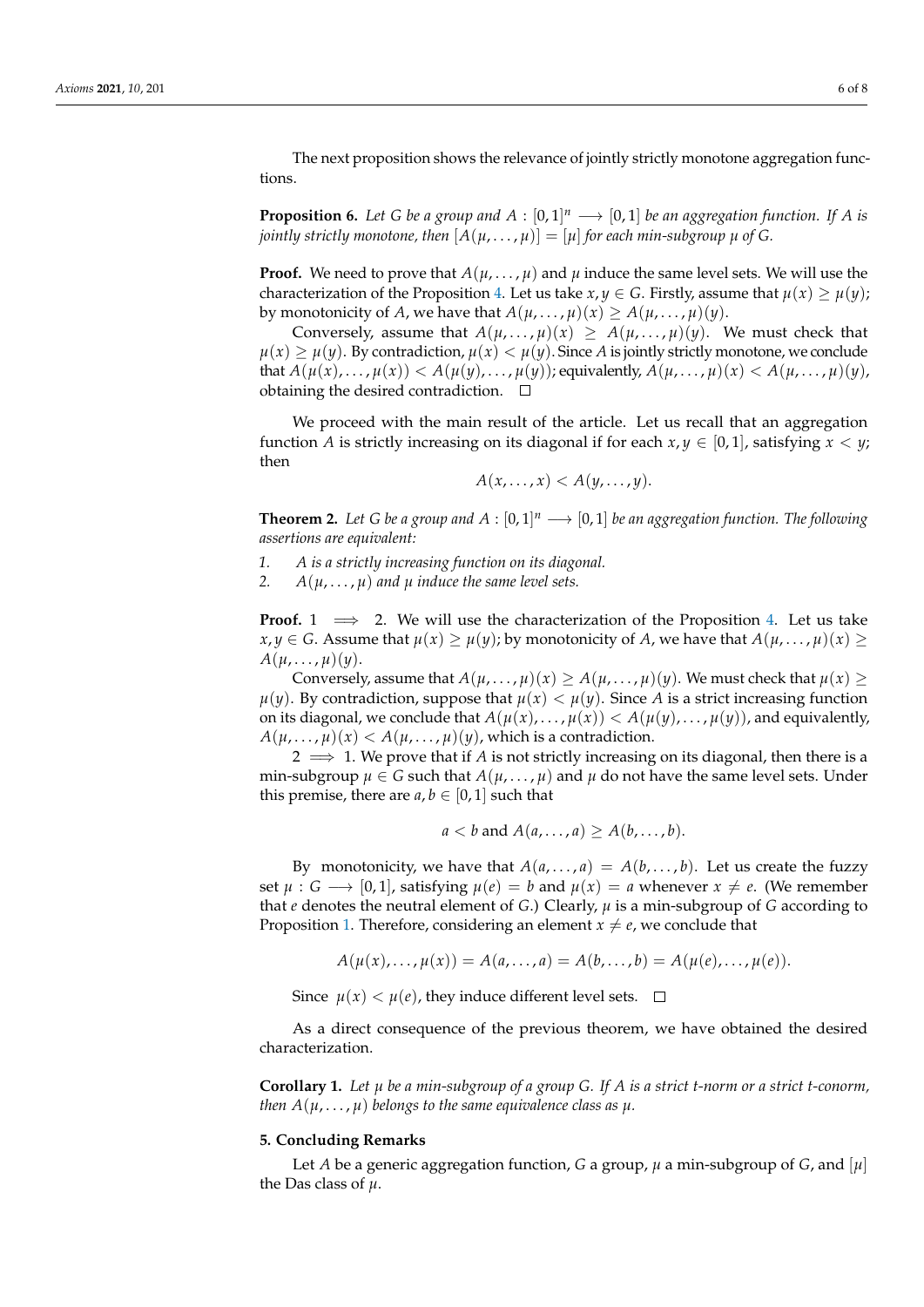Firstly we have shown that the structure of min-subgroup is preserved by arbitrary self-aggregation functions—i.e.,  $A(\mu, \dots, \mu)$  is a min-subgroup—and we have studied when  $A(\mu, \ldots, \mu)$  is comparable to  $\mu$ .

Secondly, we have shown an example of an aggregation function *A* and a fuzzy subgroup  $\mu$  satisfying  $[A(\mu, \ldots, \mu)] \neq [\mu]$ . Hence, the Das class of a min-subgroup is not necessarily preserved by an arbitrary aggregation function. We have shown that this class is preserved if *A* is an averaging or a jointly strictly monotonous aggregation function.

Thirdly, our main results states that  $A(\mu, \dots, \mu)$  and  $\mu$  induce the same level sets if and only if *A* is a strictly increasing function on its diagonal. This result implies that if A is a strict *t*-norm or a strict *t*-conorm,  $A(\mu, \ldots, \mu)$  belong to the same equivalence class as  $\mu$ .

Future research could examine under what conditions the Lukasiewicz and product subgroup structures are preserved by arbitrary self-aggregation functions and explore the implications of the migrativity property ([\[31\]](#page-7-9)) for the preservation of these subgroup structures under self-aggregation functions.

**Author Contributions:** Investigation, C.B., S.A.-T. and J.E.; writing—original draft preparation, C.B., S.A.-T. and J.E.; writing—review and editing, C.B., S.A.-T. and J.E. All authors have read and agreed to the published version of the manuscript.

**Funding:** The authors acknowledge the financial support of the Spanish Ministerio de Economía y Competitividad, Agencia Estatal de Investigación (AEI) and the European FEDER funds (Grant MTM 2016-79422-P and Grant PGC 2018-098623-B-I00). C. Bejines has also been supported by the Ministry of Education of the Czech Republic under Project GACR 19-09967S.

**Data Availability Statement:** No new data were created or analyzed in this study. Data sharing is not applicable to this article.

**Acknowledgments:** The authors would like to express their gratitude towards María Jesús Chasco for her support and collaboration during all these years.

**Conflicts of Interest:** The authors declare no conflict of interest. The funders had no role in the design of the study; in the collection, analyses, or interpretation of data; in the writing of the manuscript; or in the decision to publish the results.

## **References**

- <span id="page-6-0"></span>1. Beliakov, G.; Pradera, A.; Calvo, T. *Aggregation Functions: A Guide for Practitioners*; Springer: Berlin/Heidelberg, Germany, 2007.
- 2. Beliakov, G.; Sola, H.B.; Sánchez, T.C. *A Practical Guide to Averaging Functions*; Springer: Heilderberg, Germany; New York, NY, USA; Dordrech, the Netherlands; London, UK, 2016.
- <span id="page-6-1"></span>3. Calvo, T.; Kolesárová, A.; Komorníková, M.; Mesiar, R. *Aggregation Operators*; Physica-Verlag: Heidelberg, Germany, 2002; pp. 3–104.
- <span id="page-6-2"></span>4. Rosenfeld, A. Fuzzy groups. *J. Math. Anal. Appl.* **1971**, *35*, 512–517. [\[CrossRef\]](http://doi.org/10.1016/0022-247X(71)90199-5)
- <span id="page-6-3"></span>5. Das, P. Fuzzy groups and level subgroups. *J. Math. Anal. Appl.* **1981**, *84*, 264–269. [\[CrossRef\]](http://dx.doi.org/10.1016/0022-247X(81)90164-5)
- <span id="page-6-4"></span>6. Anthony, J.; Sherwood, H. Fuzzy groups redefined. *J. Math. Anal. Appl.* **1979**, *69*, 124–130. [\[CrossRef\]](http://dx.doi.org/10.1016/0022-247X(79)90182-3)
- <span id="page-6-5"></span>7. Formato, F.; Gerla, G.; Scarpati, L. Fuzzy subgroups and similarities. *Soft Comput.* **1999**, *3*, 1–6. [\[CrossRef\]](http://dx.doi.org/10.1007/s005000050085)
- <span id="page-6-6"></span>8. Boixader, D.; Recasens, J. On the relationship between fuzzy subgroups and indistinguishability operators. *Fuzzy Sets Syst.* **2019**, *373*, 149–163. [\[CrossRef\]](http://dx.doi.org/10.1016/j.fss.2018.09.002)
- 9. Bloch, I.; Maître, H. Fuzzy mathematical morphologies: A comparative study. *Pattern Recognit.* **1995**, *28*, 1341–1387. [\[CrossRef\]](http://dx.doi.org/10.1016/0031-3203(94)00312-A)
- 10. Elorza, J.; Fuentes-González, R.; Bragard, J.; Burillo, P. On the relation between fuzzy closing morphological operators, fuzzy consequence operators induced by fuzzy preorders and fuzzy closure and co-closure systems. *Fuzzy Sets Syst.* **2013**, *218*, 73–89. [\[CrossRef\]](http://dx.doi.org/10.1016/j.fss.2012.08.010)
- <span id="page-6-7"></span>11. Soille, P. *Morphological Image Analysis: Principles and Applications*; Springer Science & Business Media: Berlin/Heidelberg, Germany, 2013.
- <span id="page-6-8"></span>12. Bejines, C.; Chasco, M.; Elorza, J. Aggregation of fuzzy subgroups. *Fuzzy Sets Syst.* **2021**, *418*, 170–184. [\[CrossRef\]](http://dx.doi.org/10.1016/j.fss.2020.05.017)
- 13. Bejines, C.; Ardanza-Trevijano, S.; Chasco, M.; Elorza, J. Aggregation of indistinguishability operators. *Fuzzy Sets Syst.* **2021**. [\[CrossRef\]](http://dx.doi.org/10.1016/j.fss.2021.04.023)
- 14. Drewniak, J.; Dudziak, U. Preservation of properties of fuzzy relations during aggregation processes. *Kybernetika* **2007**, *43*, 115–132.
- 15. Dudziak, U. Preservation of t-norm and t-conorm based properties of fuzzy relations during aggregation process. In Proceedings of the EUSFLAT Conference, Milano, Italy, 11–13 September 2013.